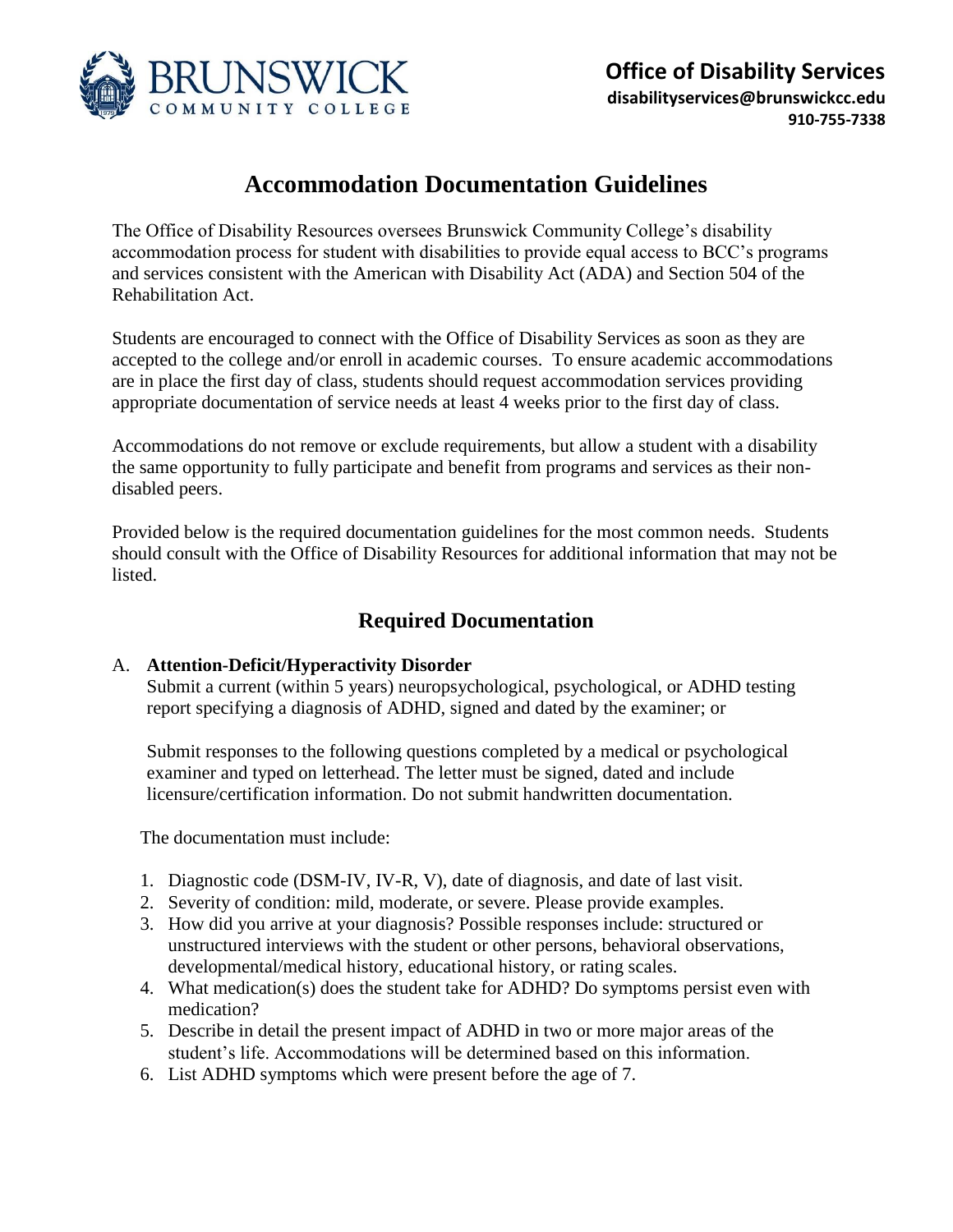7. Please list and explain other medical conditions or psychiatric diagnoses that may affect the academic performance of this student.

### B. **Autism Spectrum Disorder**

The following professionals are considered qualified to assess and diagnose autism spectrum disorder:

- psychologists
- psychiatrists
- developmental pediatricians
- neurologists, or
- an interdisciplinary team.

All reports should be on letterhead, dated, signed, and include the name, title, and professional credentials of the evaluator.

- 1. A psychoeducational report including social-behavioral testing should be current within five years. Documentation should substantiate the need for service based on the student's current functioning in an educational setting. If the student has been evaluated by an autism center such as TEACCH, please include the evaluation in the submitted documentation. Do not submit handwritten documents.
- 2. A clear diagnostic statement of the disorder, including DSM-IV, IV-R, or V diagnosis, and a summary of present symptoms must accompany the documentation. In addition, a summary of evaluation procedures, diagnostic tests used, and evaluation results should be included. A comprehensive report would include: ability testing, achievement testing, and specific cognitive processing evaluated for strengths and weaknesses, including visual-spatial processing

The Slosson Intelligence Test and the Kaufman Brief Intelligence Test are primarily screening devices which are not comprehensive enough to provide the information necessary to make accommodation decisions.

The Wide Range Achievement Test is not a comprehensive measure of achievement and, therefore, is not useful as the sole measure of achievement.

The impact of the disability on the individual should be discussed with particular detail regarding academic and social requirements. If specific recommendations of accommodations are made, the rationale must relate the accommodation to the functional limitations imposed by the disability.

# C. **Deaf and Hard of Hearing**

- 1. An audiogram indicating the severity of the hearing impairment must be provided by a licensed audiologist.
- 2. If specific recommendations of accommodations are made, the rationale must relate each accommodation to the functional limitations imposed by the disability.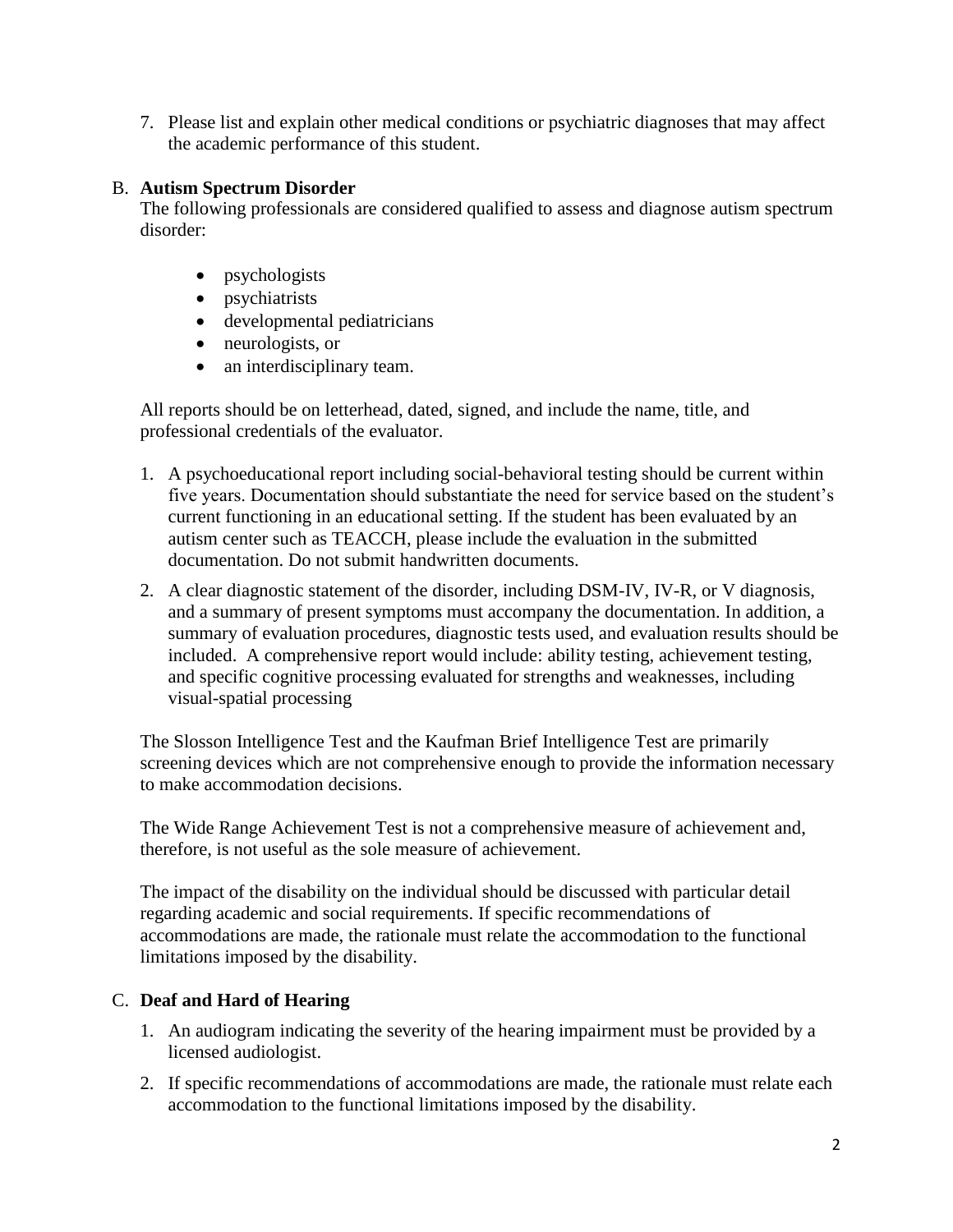3. If other disabilities are present, please provide additional reports.

### D. **Learning Disability**

The following licensed/certified clinical professionals are considered qualified to assess and diagnose learning disabilities:

- psychologists,
- school psychologists, and
- neuropsychologists

The professional must have expertise in evaluating the impact of the learning disability on the student's educational performance. All reports should be on letterhead, dated, signed, and include the name, title, and professional credentials of the evaluator.

- 1. A psychoeducational report should be current within five years. Documentation should substantiate the need for service based on the student's current functioning in an educational setting.
- 2. A psychoeducational evaluation should include a clinical interview. The student's developmental, academic, mental, and social history should be investigated and reported. This evaluation must include a comprehensive assessment battery including aptitude, achievement, and processing instruments.

The following aptitude tests are considered appropriate in the substantiation of a learning disability:

- Wechsler Adult Intelligence Scale-IV (WAIS-IV); Wechsler Intelligence Scale for Children-IV (WISC-IV)
- Woodcock-Johnson Test Psychoeducational Battery-III: Test of Cognitive Ability
- Kaufman Adolescent and Adult Intelligence Test (KAIT)

The Slosson Intelligence Test and the Kaufman Brief Intelligence Test are primarily screening devices which are not comprehensive enough to provide the information necessary to make accommodation decisions.

The following achievement tests are considered appropriate in the substantiation of a learning disability:

- Woodcock-Johnson Psychoeducational Battery-III: Tests of Achievement
- Wechsler Individual Achievement Test-II (WIAT-III)
- Scholastic Abilities Test for Adults (SATA)

The Wide Range Achievement Test is not a comprehensive measure of achievement and, therefore, is not useful as the sole measure of achievement.

The impact of the disability should be discussed with particular detail regarding academic requirements. If specific recommendations of accommodations are made, the rationale must relate the accommodation to the functional limitations imposed by the disability.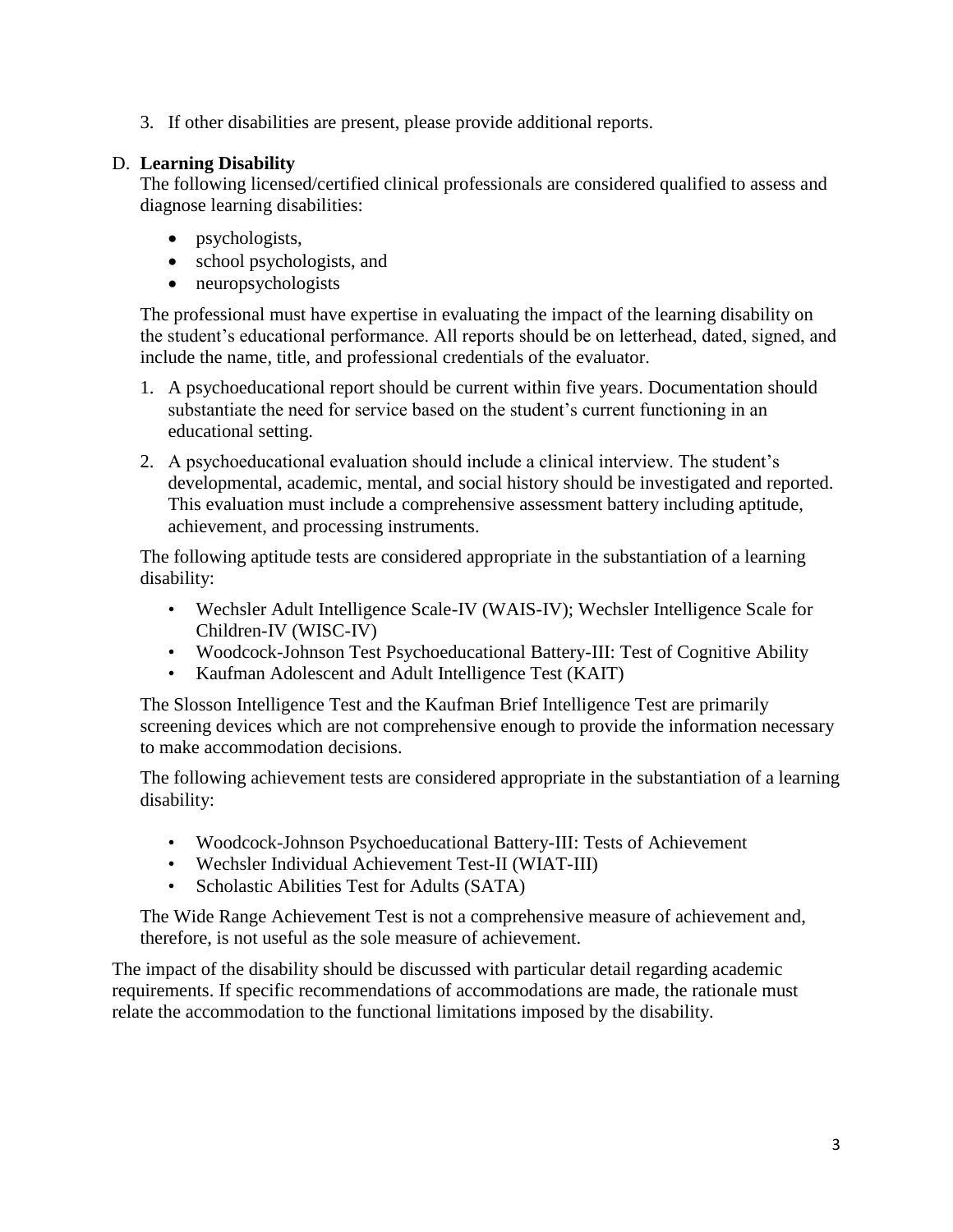### E. **[Medical/Physical/Mobility](https://www.brunswickcc.edu/resources/accessibility-at-bcc/?preview_id=20721&preview_nonce=73c547ddf0&_thumbnail_id=23893&preview=true)**

Documentation should be prepared by a licensed/clinical physician qualified to diagnosis the disability. All documentation must be submitted on the official letterhead of the professional describing the disability. The report should be dated, signed and include the name, title, and professional credentials of the evaluator.

- 1. A current diagnosis with date of diagnosis, date of last visit, and severity of the condition should be included, as well as treatment history and treatment plan. The Office of Disability Services reserves the right to request additional documentation if deemed necessary to provide reasonable and appropriate accommodations.
- 2. The impact of the condition on the individual should be discussed with particular detail regarding academic requirements. Documentation consisting only of a diagnosis, chart notes, and/or prescription pad notations is insufficient. Do not submit handwritten documentation.
- 3. If specific recommendations of accommodations are made, the rationale must relate the accommodation to the functional limitations imposed by the disability.
- 4. What medication(s) does the student take for emotional/mental health support? Do symptoms persist even with medication? In cases of head trauma or medical conditions which affect the brain, a current neuropsychological or psychological evaluation report may allow the student to be accommodated more thoroughly.

#### F. **[Psychological/Psychiatric](https://www.brunswickcc.edu/resources/accessibility-at-bcc/?preview_id=20721&preview_nonce=73c547ddf0&_thumbnail_id=23893&preview=true)**

The following licensed/certified clinical professionals are considered qualified to assess and psychological/psychiatric disabilities:

- psychologist
- psychiatrist, or
- other professional qualified to diagnosis emotional/mental health disabilities

All documentation must be submitted on the official letterhead of the professional describing the disability. The report should be dated, signed and include the name, title, and professional credentials of the evaluator.

- 1. A current diagnostic code (DSM-IV, IV-R, V), date of diagnosis, date of last visit, and severity of the condition should be included, as well as treatment history and treatment plan. DSS reserves the right to request additional documentation if deemed necessary to provide reasonable and appropriate accommodations.
- 2. The impact of the disorder on the individual should be discussed with particular detail regarding academic requirements. Documentation consisting only of a diagnosis, chart notes, and/or prescription pad notations is insufficient. Do not submit handwritten documentation.